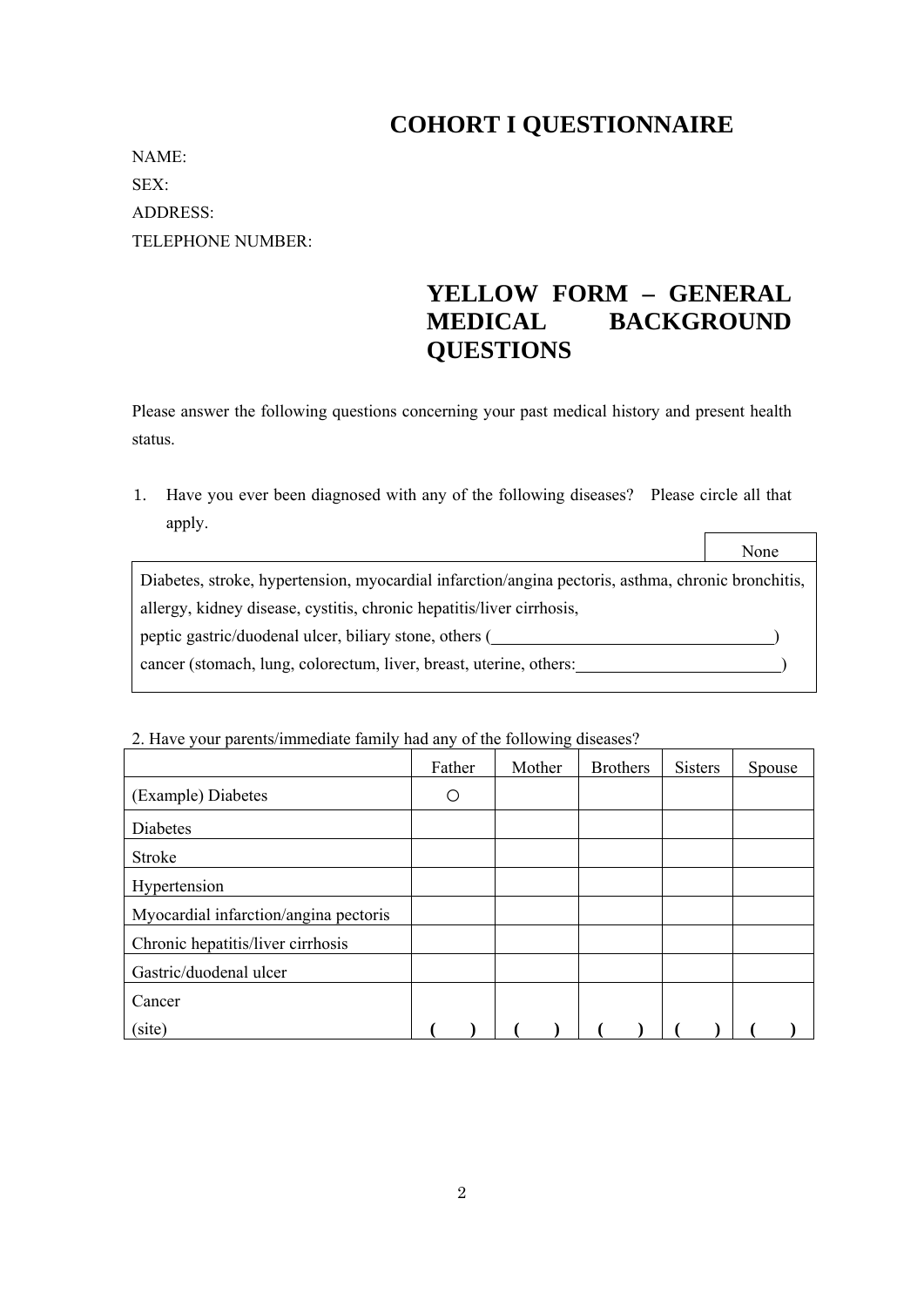3. Have you ever received a blood transfusion?

| 0. No | 1. Yes |
|-------|--------|
|       |        |

4. Are you currently taking any medications prescribed by your physician?  $No$ 

If yes, please check any of the following drugs you are currently taking

Drugs for hypertension, drugs for decreasing the blood cholesterol level, drugs for diabetes,

drugs for gout, others (please specify )

5. How often do you take vitamin supplements?

| $\vert$ 0. Seldom<br>2. Almost every day<br>1-4 days per week |
|---------------------------------------------------------------|
|---------------------------------------------------------------|

 If 1 or 2, please check which kinds of vitamins you take. Vitamin B compound, Vitamin C, Vitamin E, Vitamin A, Multi-vitamin, others ()

6. Have you undergone a medical examination or screening test within the past year? No Yes

If yes, please check any of the following you have undergone.

Blood pressure, blood test, electrocardiogram, funduscopy, chest X-ray, sputum examination, gastric X-ray, gastric endoscopy, occult blood test, colon x-ray, colonoscopy

- 7. What are your height and body weight? Height cm Weight kg 8. Has your body weight changed more than 5 kg since you were 20 years old? 1. Decreased 2. Not changed 3. Increased
- 9. How often do you participate in sports or physical exercise?

| 0. Almost |       | 1. 1-3 days a $\vert$ 2. 1-2 days a $\vert$ 3. 3-4 days a |      | 5. Almost |
|-----------|-------|-----------------------------------------------------------|------|-----------|
| never     | month | week                                                      | week | every day |

| -- |
|----|
|    |
|    |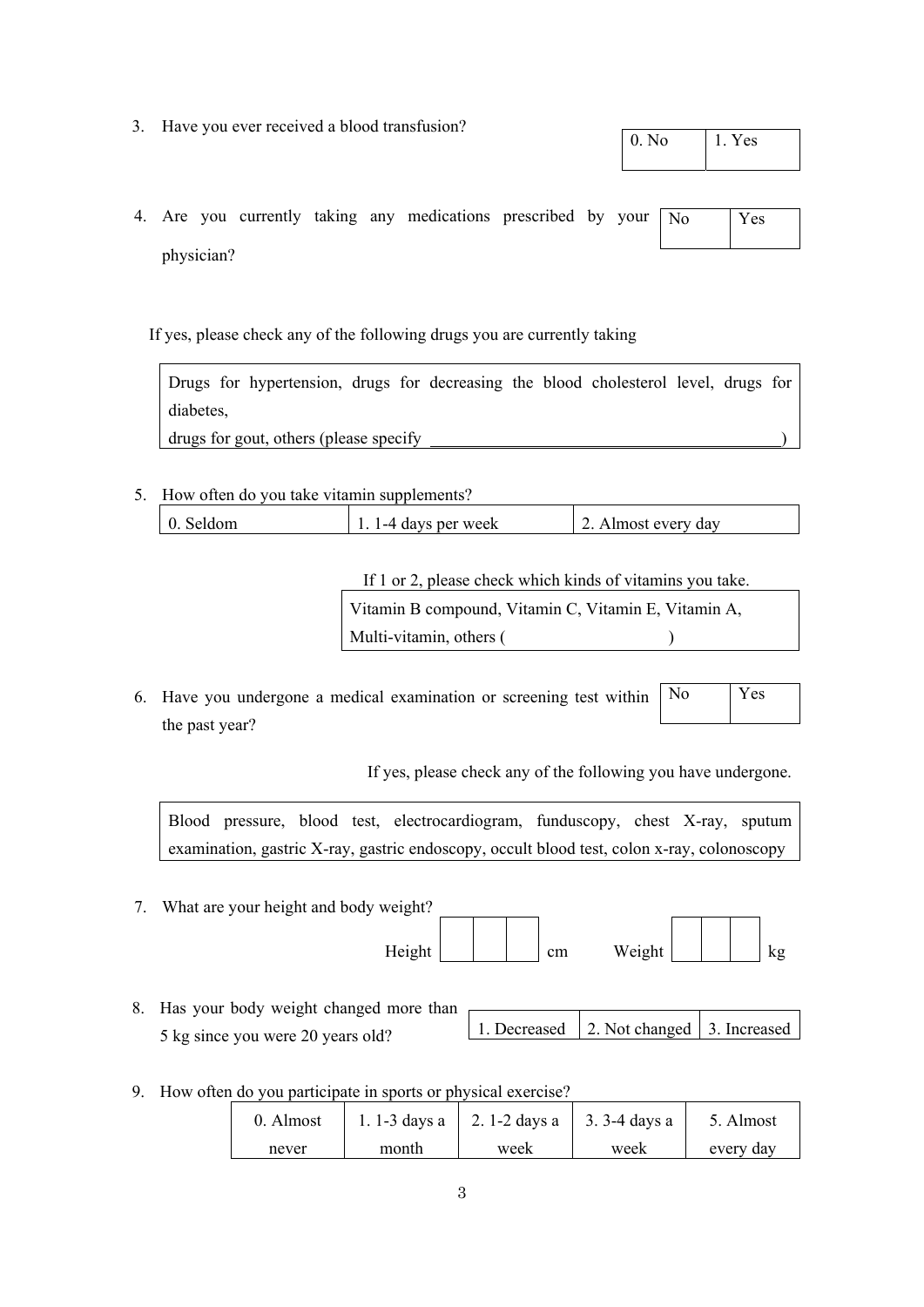#### **PURPLE FORM – SMOKING AND DRINKING QUESTIONS**

Please answer the following questions concerning smoking and alcohol drinking.

- 1. Have you ever been a smoker'? If yes, how old were you when you began smoking? Do you currently smoke cigarettes? If you no longer smoke, how old were you when you quit smoking? If yes, how many cigarettes a day do you smoke? 0. No 1. Yes years old 0. No  $1.$  Yes  $2.$  Occasionally Cigarette s /day
- 2. Have you ever lived with a smoker for more than 10 years?



| 1. Younger | 2. Older  | 3. Both |
|------------|-----------|---------|
| than 20    | than $20$ |         |
| years old  | years old |         |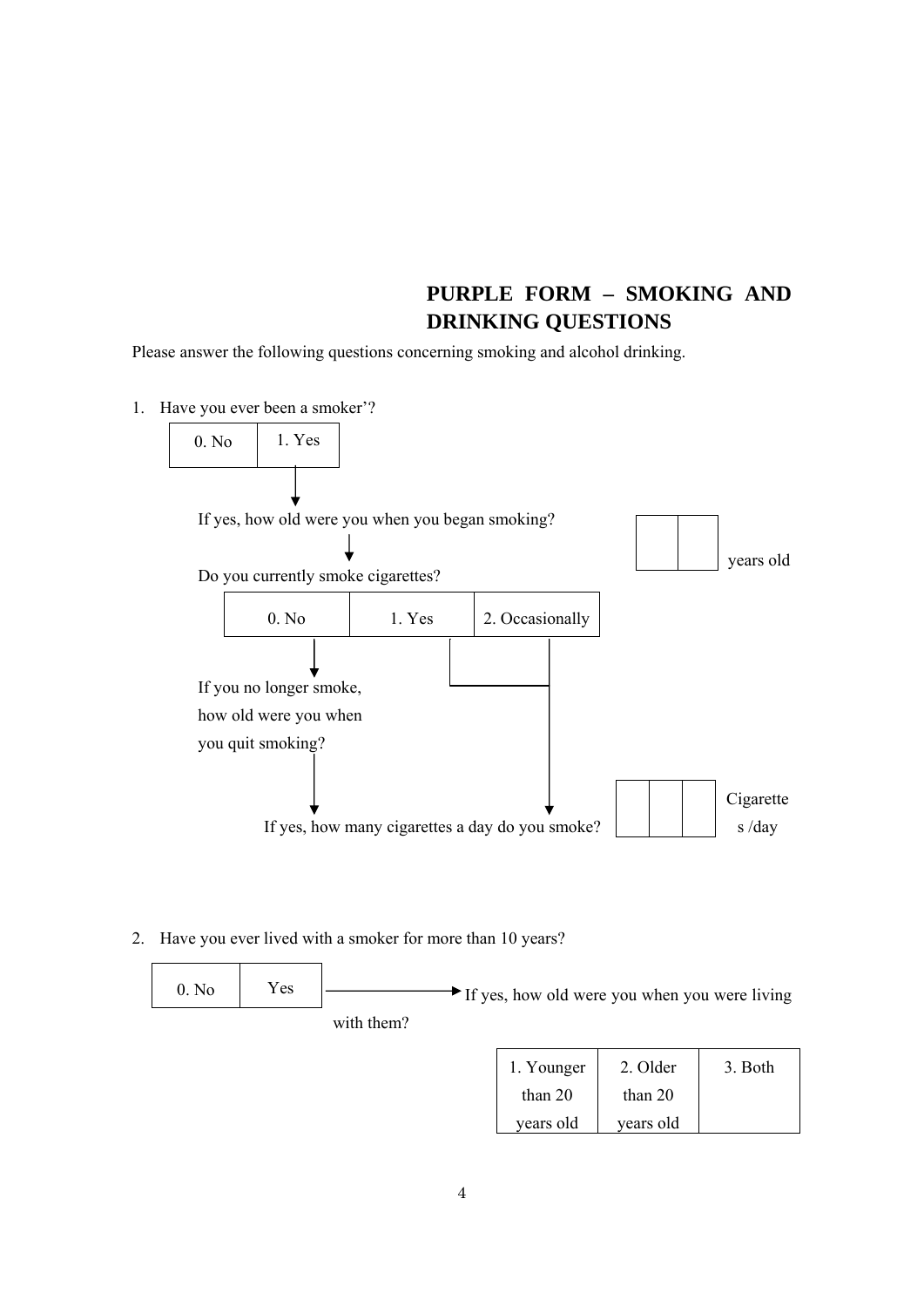3. How often are you exposed to passive smoking (more than 1 hour /day) outside the home, such as at work?

| 0. Almost never | 1. 1-3 days a month   2. 1-4 days a week   3. Almost every day |  |
|-----------------|----------------------------------------------------------------|--|
|                 |                                                                |  |

4. How often do you drink alcoholic beverages such as Japanese sake, shochu, awamori, beer, whisky, brandy, or wine?

|                                    | $\overline{0}$ . | Almost | 1. | $1-3$ days                            | 2.                                            | $1-2$ days                                                         | 3.              | $3-4$ days                              | 4.         | 5-6 days    | 5. | Every-       |
|------------------------------------|------------------|--------|----|---------------------------------------|-----------------------------------------------|--------------------------------------------------------------------|-----------------|-----------------------------------------|------------|-------------|----|--------------|
|                                    |                  | never  |    | a month                               |                                               | a week                                                             |                 | a week                                  |            | a week      |    | day          |
|                                    |                  |        |    |                                       |                                               |                                                                    |                 |                                         |            |             |    |              |
|                                    |                  |        |    |                                       |                                               |                                                                    |                 | If you drink more than 1-2 days a week, |            |             |    |              |
|                                    |                  |        |    |                                       | how much do you drink, on average, every day? |                                                                    |                 |                                         |            |             |    |              |
|                                    |                  |        |    |                                       |                                               | Japanese sake                                                      |                 |                                         | go (180ml) |             |    |              |
|                                    |                  |        |    |                                       |                                               |                                                                    | Shochu, awamori |                                         |            | go (180ml)  |    |              |
| *For beer, please convert medium   |                  |        |    |                                       |                                               | *Beer (large 633ml)                                                |                 |                                         | bottles    |             |    |              |
| bottles (500 ml) to 0.8 bottle and |                  |        |    |                                       |                                               | Whisky (30ml)                                                      |                 |                                         | cups       |             |    |              |
|                                    |                  |        |    | small bottles (350 ml) to 0.6 bottle. |                                               |                                                                    | Others          |                                         |            |             |    | ml           |
|                                    |                  |        |    |                                       |                                               | Do you smoke more cigarettes than usual while<br>drinking alcohol? |                 |                                         |            |             |    |              |
|                                    |                  |        |    |                                       |                                               |                                                                    |                 | 0. Do not                               |            | 1. Smoke as |    | 2. More than |
|                                    |                  |        |    |                                       |                                               |                                                                    |                 | smoke                                   |            | usual       |    | usual        |

5. Do you blush soon after drinking alcohol?

 $\mathsf{I}$ 

| ves<br>now<br>Δ٥<br>. .<br>טורוצר<br>NI 1<br>. . |
|--------------------------------------------------|
|--------------------------------------------------|

6. Does your heart beat faster than usual or do you get a headache soon after drinking alcohol?

| Probably yes<br>change<br>. know<br>Jon?<br>$\alpha$ c<br>$\sim$<br>N1 |
|------------------------------------------------------------------------|
|------------------------------------------------------------------------|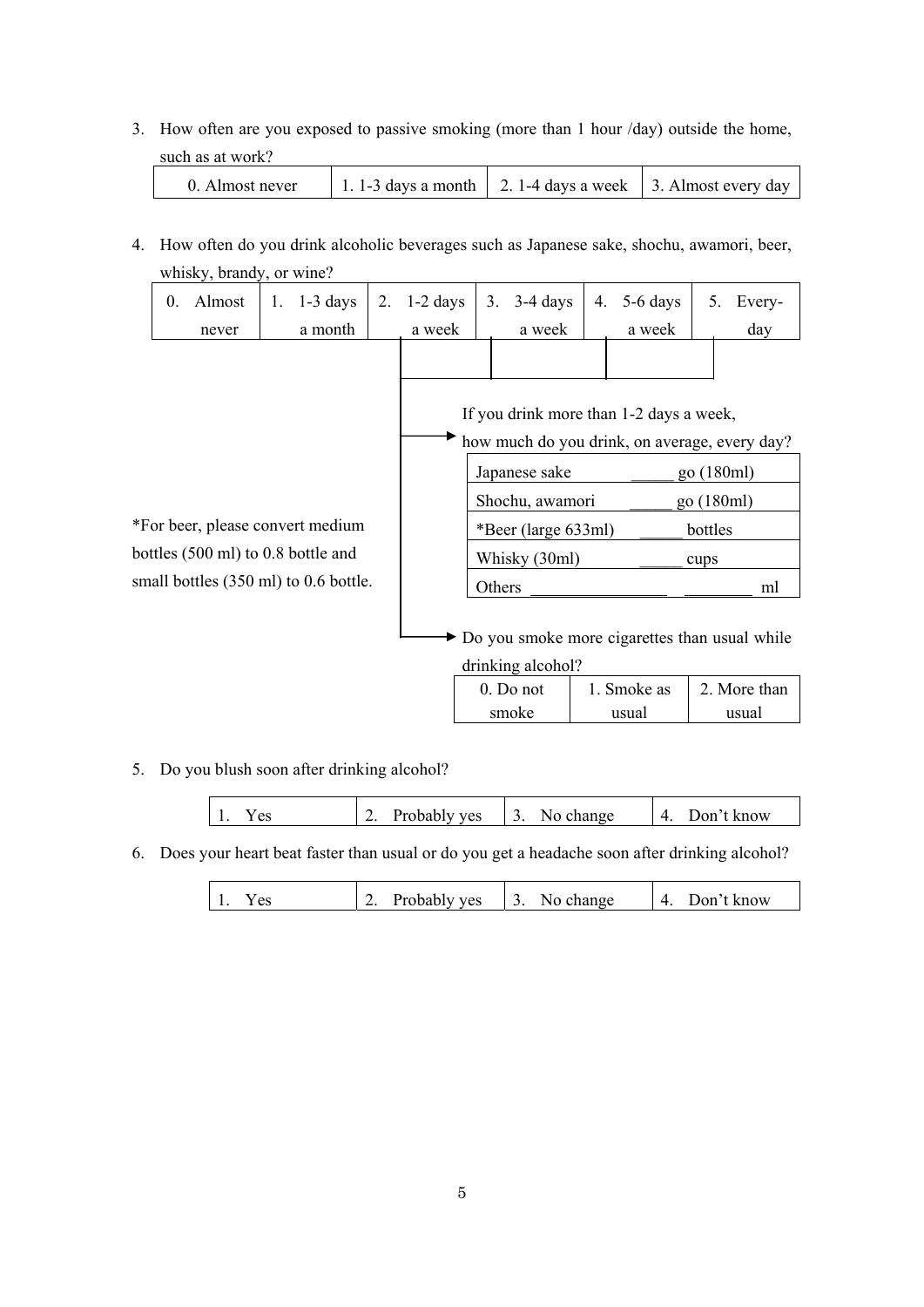## **GREEN FORM – BASELINE DIETARY QUESTIONS**

Please answer the following questions concerning your usual food intake.

1. How many days per week do you eat the following meals? Indicate the frequency with a circle.

|                                      | Seldom | $1 - 2$<br>days/week | $3-4$<br>days/week | Almost<br>every day |
|--------------------------------------|--------|----------------------|--------------------|---------------------|
| Breakfast (not just coffee or juice) |        |                      |                    |                     |
| Dinner at home                       |        |                      |                    |                     |
| Between-meal snacks                  |        |                      |                    |                     |

2. On average, how many bowls (normal size) of rice do you eat per day?

| Less than one per day<br>Approximately<br>bowls a dav |  |
|-------------------------------------------------------|--|
|-------------------------------------------------------|--|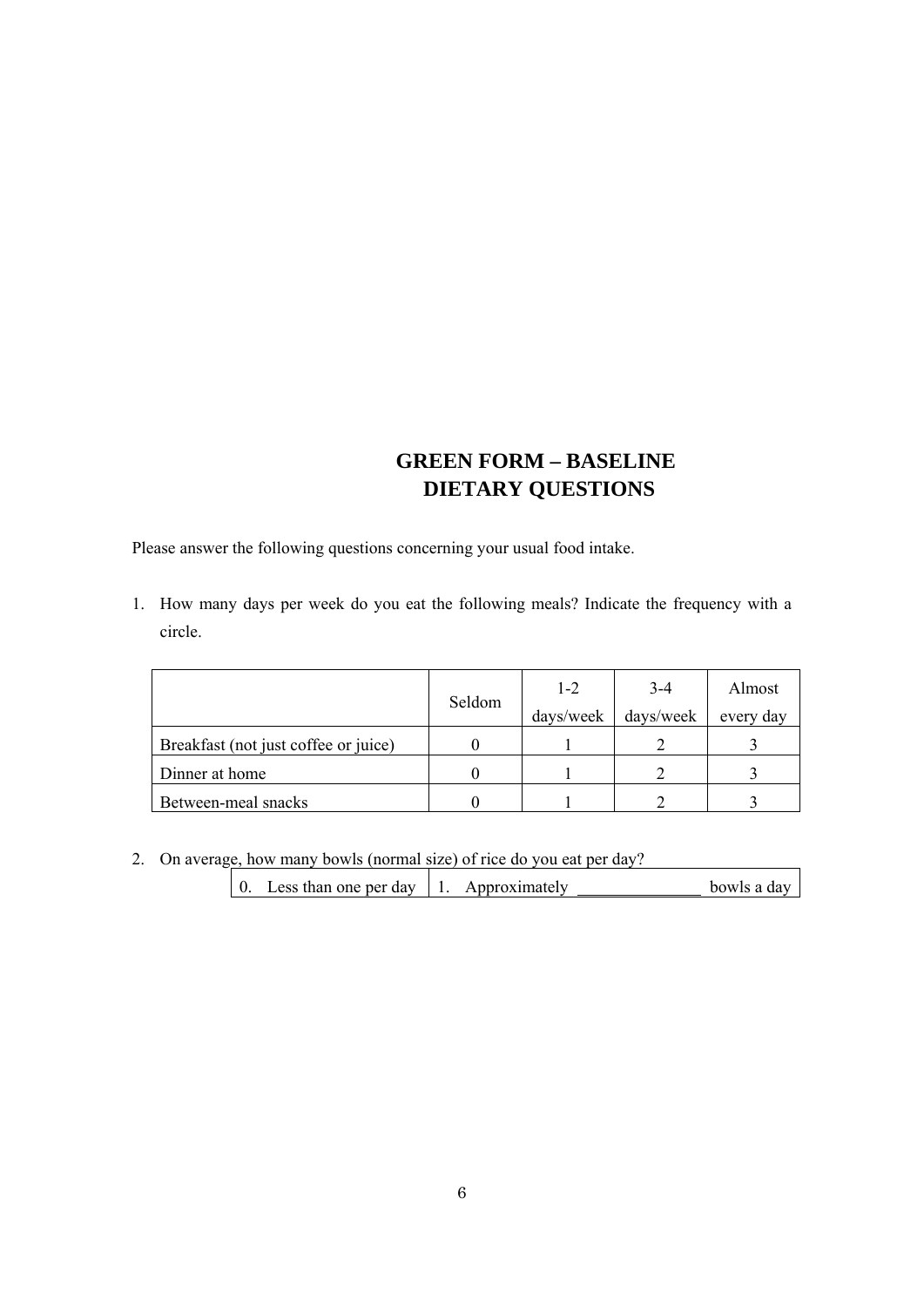3. How often do you drink miso soup? (Check one)

| 0. Almost never |  | 1. 1-2 days/week   2. 3-4 days/week   3. Almost daily |  |
|-----------------|--|-------------------------------------------------------|--|
|                 |  |                                                       |  |

If almost daily, how many bowls on average do you drink per day? Bowls/day

#### 4. Circle your food preferences/dislikes.

| Preferences/Dislikes     | Like very | Like a little | Dislike |
|--------------------------|-----------|---------------|---------|
|                          | much      |               |         |
| Food rich in oil         |           |               |         |
| Spicy foods              |           |               |         |
| Very salty foods         |           | 2             |         |
| Sour food                |           |               |         |
| Sweets, such as desserts |           |               |         |
| Hot foods and drinks     |           |               |         |

5. Circle the way you most commonly prepare the foods you eat most.

|                    | Raw | Boil | Grill | Deep-fry | Stir-fry | Other |
|--------------------|-----|------|-------|----------|----------|-------|
| Meats              |     |      |       |          |          |       |
| Fish and shellfish |     |      |       |          |          |       |
| Vegetables         |     |      |       |          |          |       |

6. How often do you have fried foods such as stir-fry or deep-fry?

| $\Lambda$<br>$\mathbf{1}$<br>days/week<br>Almost never<br>days/week<br>lmost daily<br>$\overline{\phantom{0}}$<br><u>.</u><br>. . |
|-----------------------------------------------------------------------------------------------------------------------------------|
|-----------------------------------------------------------------------------------------------------------------------------------|

7. Do you avoid the burned/charred parts of fish or meat?

|--|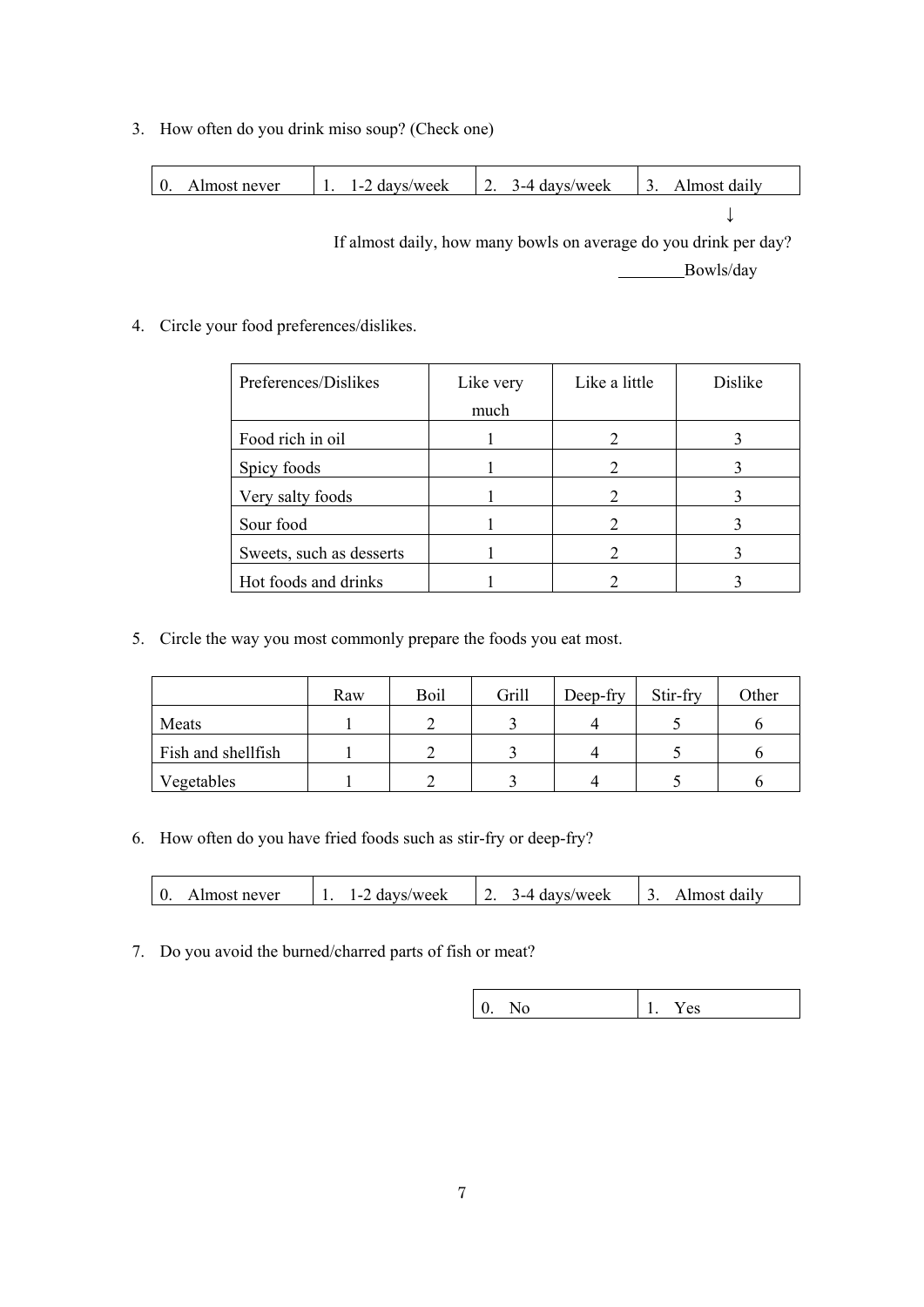8. Circle the frequency with which you eat (or do not eat) each of the following foods:

| Frequency                                                                         | Almost           | $1-2$ days   | 3-4 days       | Almost                  |
|-----------------------------------------------------------------------------------|------------------|--------------|----------------|-------------------------|
|                                                                                   | never            | /week        | /week          | daily                   |
| Noodles (not instant)                                                             | $\overline{0}$   | 1            |                | 3                       |
| Breads (including Japanese confection breads,<br>sandwiches)                      | $\boldsymbol{0}$ | 1            | $\overline{2}$ | 3                       |
| Butter or margarine                                                               | $\boldsymbol{0}$ | 1            | $\overline{2}$ | 3                       |
| Fruits                                                                            | $\boldsymbol{0}$ | 1            | $\overline{2}$ | $\overline{3}$          |
| Green vegetables (spinach, garland,<br>chrysanthemum leaves, etc.)                | $\boldsymbol{0}$ | 1            | $\overline{2}$ | 3                       |
| Yellow vegetables (carrots, pumpkin, squash,<br>$etc.$ )                          | $\boldsymbol{0}$ | 1            | $\overline{2}$ | 3                       |
| Other vegetables (Chinese cabbage, radish,<br>tomato, cucumber, etc.)             | $\boldsymbol{0}$ | 1            | $\overline{2}$ | 3                       |
| Dressings and mayonnaise                                                          | $\boldsymbol{0}$ | 1            | $\overline{2}$ | 3                       |
| Pickles (salty or salty rice-bran paste)                                          | $\boldsymbol{0}$ | 1            | $\overline{2}$ | 3                       |
| Mushrooms                                                                         | $\mathbf{0}$     | 1            | $\overline{2}$ | $\overline{\mathbf{3}}$ |
| Potatoes (sweet potatoes, potatoes, etc.)                                         | $\boldsymbol{0}$ | 1            | $\overline{2}$ | $\overline{\mathbf{3}}$ |
| Seaweeds (wakame, nori, kombu, etc.)                                              | $\overline{0}$   | 1            | $\overline{2}$ | 3                       |
| Soybean and soybean products (tofu, deep-fried<br>tofu, fermented soybeans, etc.) | $\boldsymbol{0}$ | 1            | $\overline{2}$ | 3                       |
| Other legumes (broad beans, etc.)                                                 | $\boldsymbol{0}$ | 1            | $\overline{2}$ | 3                       |
| Eggs                                                                              | $\boldsymbol{0}$ | 1            | $\overline{2}$ | $\overline{\mathbf{3}}$ |
| Milk and dairy products (except cheeses)                                          | $\mathbf{0}$     | 1            | $\overline{2}$ | $\overline{3}$          |
| Cheese                                                                            | $\mathbf{0}$     | 1            | $\overline{2}$ | $\overline{\mathbf{3}}$ |
| Beef                                                                              | $\boldsymbol{0}$ | 1            | $\overline{2}$ | $\overline{3}$          |
| Pork                                                                              | $\boldsymbol{0}$ | 1            | $\overline{2}$ | 3                       |
| Chicken                                                                           | $\boldsymbol{0}$ | 1            | $\overline{2}$ | 3                       |
| Bacon, ham, sausage                                                               | $\boldsymbol{0}$ | $\mathbf{1}$ | $\overline{2}$ | 3                       |
| Liver                                                                             | $\boldsymbol{0}$ | $\mathbf{1}$ | $\overline{2}$ | $\overline{\mathbf{3}}$ |
| Fresh fish and shellfish                                                          | $\mathbf{0}$     | 1            | $\overline{2}$ | 3                       |
| Dried fish (mezashi, etc.) and salted fish (salted<br>salmon, etc.)               | $\mathbf{0}$     | 1            | $\overline{2}$ | 3                       |
| Salted roe (cod or salmon roe, etc.)                                              | $\boldsymbol{0}$ | $\mathbf{1}$ | $\overline{2}$ | $\overline{\mathbf{3}}$ |
| Salted fish guts and salted sea urchin                                            | $\boldsymbol{0}$ | $\mathbf{1}$ | $\overline{2}$ | 3                       |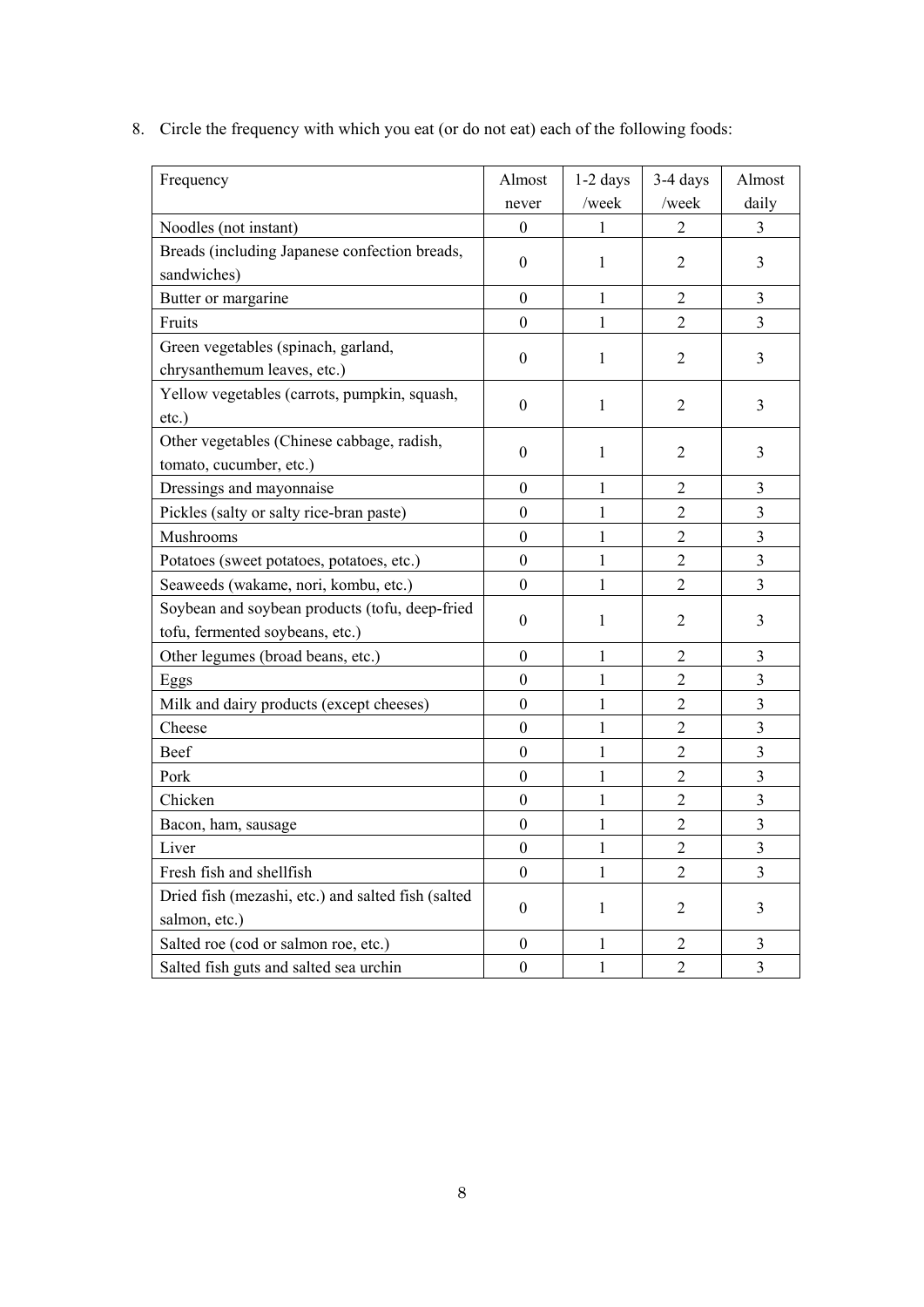| 9. | Are you careful about your salt intake?                                                  |                  |                |           |
|----|------------------------------------------------------------------------------------------|------------------|----------------|-----------|
|    |                                                                                          | $0_{\cdot}$      | N <sub>o</sub> | Yes<br>1. |
|    |                                                                                          |                  |                |           |
|    | 10. Are you careful about your cholesterol intake?                                       |                  |                |           |
|    |                                                                                          | $\overline{0}$ . | N <sub>0</sub> | Yes<br>1. |
|    |                                                                                          |                  |                |           |
|    | 2. Do you eat many green and yellow vegetables?                                          |                  |                |           |
|    |                                                                                          | $\overline{0}$ . | N <sub>o</sub> | Yes<br>1. |
|    |                                                                                          |                  |                |           |
| 3. | Are you careful about your fat intake?                                                   |                  |                |           |
|    |                                                                                          |                  | N <sub>o</sub> | 2.<br>Yes |
|    |                                                                                          |                  |                |           |
|    | 1. Compared to evergoe, how would you describe the volume of food you typically eat in a |                  |                |           |

4. Compared to average, how would you describe the volume of food you typically eat in a meal?

| more<br>IVHK.<br>11.<br>ັ<br>. .<br>- - |
|-----------------------------------------|
|-----------------------------------------|

5. How would you describe your usual meals?

| Eat until 80% full<br>Eat until half-full | Eat until full |
|-------------------------------------------|----------------|
|-------------------------------------------|----------------|

6. Circle the frequency of your average consumption of each of the following beverages:

|                              | Almost<br>never | $1 - 2$<br>$\frac{days}{ }$ | $3-4$<br>$\frac{days}{ }$   | Almost daily              |                |              |  |
|------------------------------|-----------------|-----------------------------|-----------------------------|---------------------------|----------------|--------------|--|
| Frequency                    |                 |                             |                             | Cups/glasses/cans/bottles |                |              |  |
|                              |                 | week                        | week                        | $1-2/day$                 | $3-4/day$      | $\geq$ 5/day |  |
| Japanese tea (green tea)     | $\theta$        |                             | $\overline{2}$              | 3                         | 4              | 5            |  |
| Chinese tea (oolong tea)     | $\theta$        |                             | $\overline{2}$              | 3                         | 4              | 5            |  |
| Black tea                    | $\theta$        |                             | $\overline{2}$              | 3                         | 4              | 5            |  |
| Other teas                   | $\theta$        |                             | $\overline{2}$              | 3                         | $\overline{4}$ | 5            |  |
| Coffee                       | $\theta$        |                             | $\overline{2}$              | 3                         | 4              | 5            |  |
| Milk                         | $\theta$        |                             | $\overline{2}$              | 3                         | 4              | 5            |  |
| Cola, carbonated soft drinks | $\theta$        |                             | $\overline{2}$              | 3                         | 4              | 5            |  |
| 100% fruit juice             | $\theta$        |                             | $\mathcal{D}_{\mathcal{L}}$ | 3                         | 4              | 5            |  |
| Vegetable juice              | $\theta$        |                             | $\mathcal{D}_{\mathcal{L}}$ | 3                         | $\overline{4}$ | 5            |  |

7. How many teaspoons of sugar do you use per cup of coffee or black tea? (If you do not take sugar, please indicate "0")

teaspoons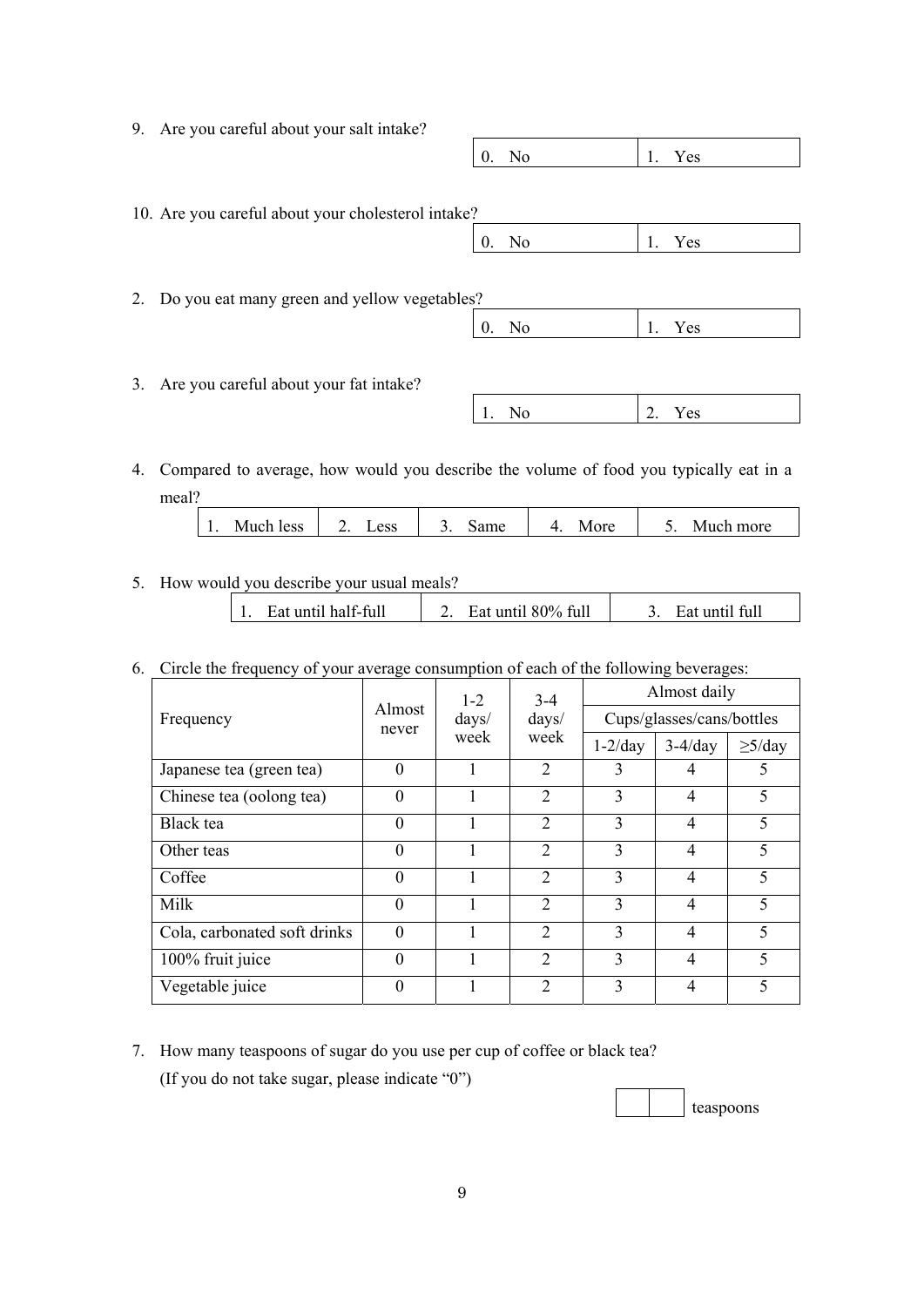## **BLUE FORM – PERSONAL BACKGROUND QUESTIONS**

Please answer the following questions concerning your personal life.

| 1. | What is your date of birth?                                                                                                                                              |
|----|--------------------------------------------------------------------------------------------------------------------------------------------------------------------------|
|    | (year)<br>Showa (Japanese calendar)<br>$\text{(day)}$<br>(month)                                                                                                         |
| 2. | Where were you born?<br>Prefecture<br>City, town or village                                                                                                              |
| 3. | Where did you reside for the longest period before you were 20 years old?                                                                                                |
|    | Prefecture<br>City, town or village                                                                                                                                      |
| 4. | How many years have you lived at your present address?<br>years<br>*Please include the time you were at this address even if at<br>another address for part of the year. |

5. Is your place of residence within 1 km (walking distance within 15 min) of the coastline?

|  | r es |
|--|------|
|--|------|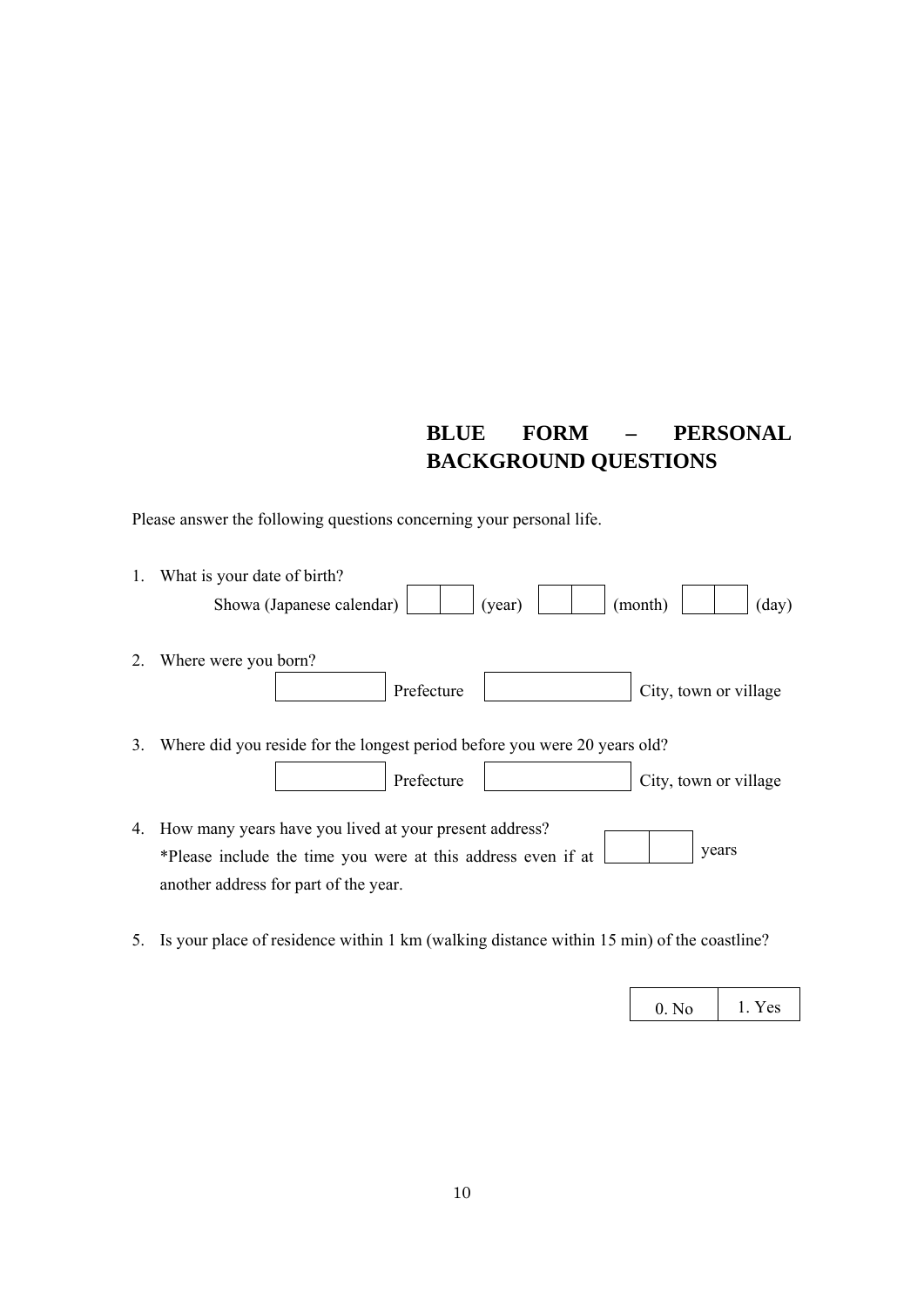6. What is your current job?

If you have more than one job at the same time, or change jobs according to season, please check all that apply.

(Example) Office work at town office. Agriculture (spring-autumn) and control a ski lift (winter)

years

 $\Gamma$ 

i<br>I

For how many years have you held this job?

7. Have you ever had occupational exposure to the following materials? If yes, please check any of the following materials you have been exposed to.

|                                                                                          | No |
|------------------------------------------------------------------------------------------|----|
| Solvents, dust, lead, undesired noise, vibration, high voltage, ionizing radiation, foul |    |
| odors, pesticides                                                                        |    |
| Other (please specify)                                                                   |    |
| (please specify)<br><b>Other</b>                                                         |    |

8. At present, with whom do you live? Circle all that apply.

| Spouse | dren | ents<br>$\mathbf{u}$ | thers | alone<br>1ving<br>$\mathbf{L}[\mathbf{V}]$ |
|--------|------|----------------------|-------|--------------------------------------------|
|        |      |                      |       |                                            |

9. How many siblings and children do you have? Do not include yourself.

|          | <b>Brothers</b> |          | <b>Sisters</b> |          | Children |  |
|----------|-----------------|----------|----------------|----------|----------|--|
| Alive    |                 | Alive    |                | Alive    |          |  |
| Deceased |                 | Deceased |                | Deceased |          |  |

10. What is your educational background?

| 1. Junior high | 2. High | 3. Junior  | 4. University | 5. Other |
|----------------|---------|------------|---------------|----------|
| school         | school  | college,   | or higher     |          |
|                |         | vocational |               |          |
|                |         | school     |               |          |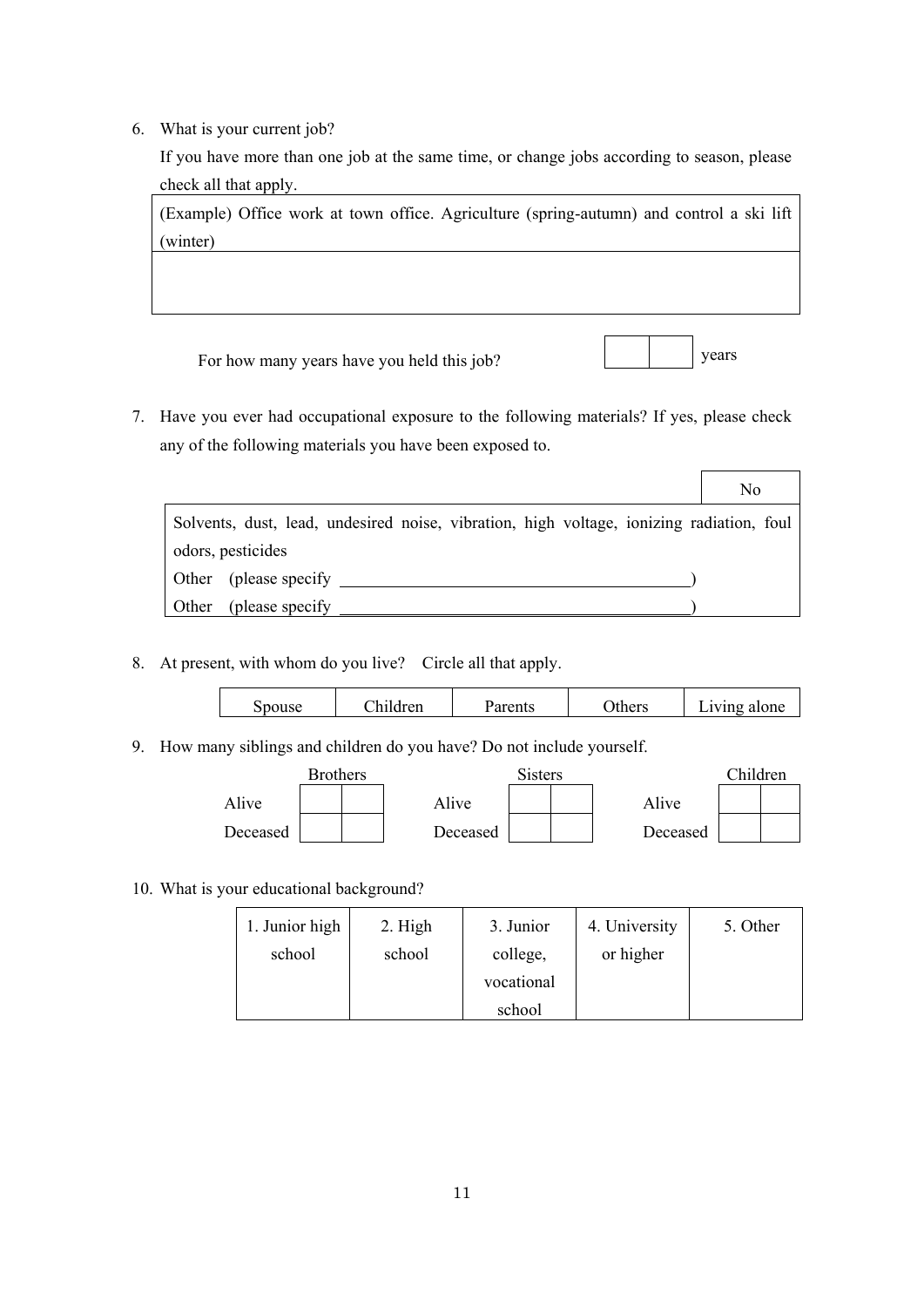11. In spring and autumn, how often do you take a bath or shower?

| 0. Almost |      |  |      |  | 1. 1-2 times $a \mid 2$ . 3-4 times $a \mid 3$ . Almost every |  |
|-----------|------|--|------|--|---------------------------------------------------------------|--|
| never     | week |  | week |  | dav                                                           |  |

#### How often do you soak in a bath tub?

| $\vert$ 0. Almost | 1. 1-2 times $a \mid 2$ . 3-4 times $a \mid 3$ . Almost every |      |     |  |
|-------------------|---------------------------------------------------------------|------|-----|--|
| never             | week                                                          | week | dav |  |

12. What is the temperature of the water in which you usually bathe?

13. How would you describe your own personality?

Please choose the most appropriate description from each category.

| Hasty and impatient         | 2.<br>Average             | 3.<br>Calm and peaceful          |
|-----------------------------|---------------------------|----------------------------------|
|                             |                           |                                  |
| Quick tempered              | 2.<br>Average             | Mild<br>3                        |
|                             |                           |                                  |
| Active                      | $\overline{2}$<br>Average | 3<br>Passive                     |
|                             |                           |                                  |
| Eager to excel in           | Average                   | Carefree and at ease about       |
| everything                  |                           | everything                       |
|                             |                           |                                  |
| <b>Fastidious and fussy</b> | Average                   | Rough and ready, easygoing<br>3. |

14. How many hours do you usually sleep?

15. Are your bowel movements regular every day?

| No | Yes   |
|----|-------|
|    | Hours |

16. How much stress do you have in your daily life?

|  | ۰۵ | erage: |  |
|--|----|--------|--|
|--|----|--------|--|

17. Do you enjoy your life?

| rage<br>ື<br><u>یں</u> |
|------------------------|
|------------------------|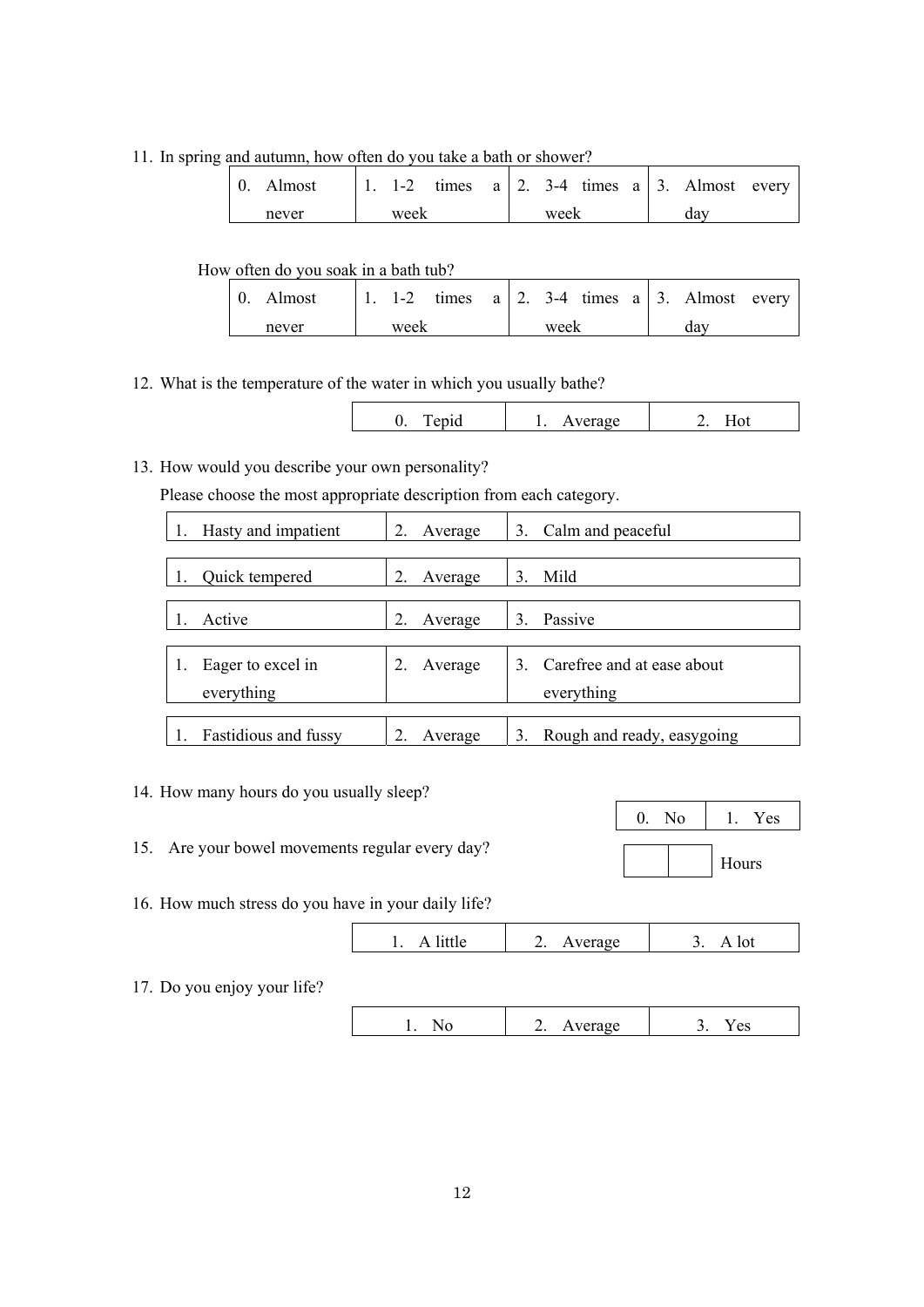#### **PINK FORM – FEMALE -SPECIFIC QUESTIONS**

|                                                                         | Women, please answer the following questions.                                        |                 |                |                      |                         |           |  |  |
|-------------------------------------------------------------------------|--------------------------------------------------------------------------------------|-----------------|----------------|----------------------|-------------------------|-----------|--|--|
|                                                                         | 1. How old were you when you first started menstruating?                             |                 |                |                      |                         | years old |  |  |
| 2.                                                                      | Do you still menstruate?                                                             | 1.              | Yes            | 2. Natural menopause | 3. Artificial menopause |           |  |  |
| If you are no longer menstruate, how old were you when menopause began? |                                                                                      |                 |                |                      |                         |           |  |  |
| 3.                                                                      | Is/was your menstrual cycle regular?                                                 | years old       |                |                      |                         |           |  |  |
|                                                                         | (before menopause, if applicable)                                                    | 0. No<br>1. Yes |                |                      |                         |           |  |  |
|                                                                         | How long is your average menstrual cycle length?                                     |                 | Days           |                      |                         |           |  |  |
| 4.                                                                      | Have you ever taken female hormone drugs?                                            | 0. No           | Yes            |                      |                         |           |  |  |
|                                                                         | If yes, are you currently taking hormones?                                           | 1. No           | 2. Yes         |                      |                         |           |  |  |
| 5.                                                                      | In total, how many pregnancies have you had?                                         |                 | times          |                      |                         |           |  |  |
|                                                                         | At what age was your first pregnancy?                                                |                 | years old      |                      |                         |           |  |  |
| 6.                                                                      | In total, how many deliveries have you had (including still births)                  |                 |                |                      |                         | times     |  |  |
|                                                                         | At what age was your first delivery?                                                 |                 |                |                      |                         | years old |  |  |
|                                                                         | Did you breastfeed your children?                                                    |                 |                |                      | 0. No                   | 1. Yes    |  |  |
| 7.                                                                      | Have you ever been told by a doctor that you have had any of the following diseases? |                 |                |                      |                         |           |  |  |
|                                                                         | Check all that apply.                                                                |                 | N <sub>0</sub> |                      |                         |           |  |  |
|                                                                         | Mastopathy, mastitis, mammary gland tumor, uterine fibroids, endometritis,           |                 |                |                      |                         |           |  |  |

| 8. Have you undergone any of the following screening tests within the past year? |  |  |  |                |                                                                                              |  |  |  |  |  |
|----------------------------------------------------------------------------------|--|--|--|----------------|----------------------------------------------------------------------------------------------|--|--|--|--|--|
| Cervical cancer $\vert$ 0. No                                                    |  |  |  | $\vert$ 1. Yes | Breast cancer $\begin{array}{ c c c c c } \hline 0. & \text{No} & 1. \hline \end{array}$ Yes |  |  |  |  |  |

ovarian cyst, others ( )